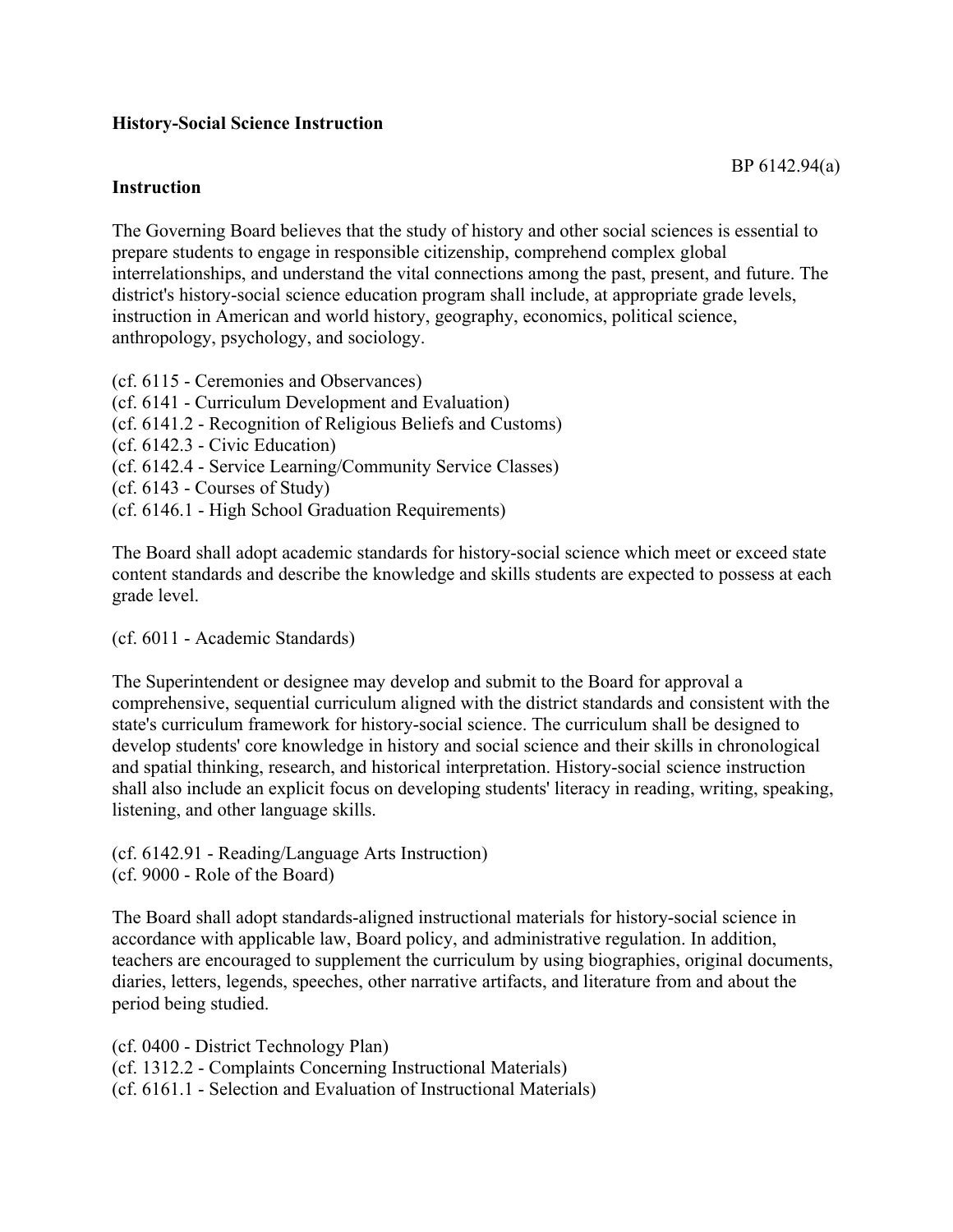(cf. 6161.11 - Supplementary Instructional Materials) (cf. 6162.6 - Use of Copyrighted Materials) (cf. 6163.1 - Library Media Centers)

Personal testimony from persons who can provide first-hand accounts of significant historical events is encouraged and may be provided through oral histories, videos, or other multimedia formats. If oral history is used for instruction related to the role of Americans in World War II or the Vietnam War, such testimony shall exemplify the personal sacrifice and courage of the wide range of ordinary citizens who were called upon to participate in the war, provide views and comments concerning reasons for participating in the war, and provide commentary on the aftermath of the war in Eastern Europe and the former Soviet Union. (Education Code 51221.3, 51221.4)

The Superintendent or designee may provide a standards-based professional development program designed to increase teachers' knowledge of adopted instructional materials and instructional strategies for teaching history-social science.

(cf. 4131 - Staff Development)

The Superintendent or designee may regularly evaluate and report to the Board regarding the implementation and effectiveness of the history-social science curriculum at each grade level, including, but not limited to, the extent to which the program is aligned with state standards, any applicable student assessment results, and feedback from students, parents/guardians, and staff regarding the program.

(cf. 0500 - Accountability) (cf. 6162.51 - State Academic Achievement Tests)

Legal Reference: EDUCATION CODE 33540 History-social science curriculum framework 51008-51009 Instruction on farm labor movement 51204 Course of study designed for student's needs 51204.5 History of California; contributions of men, women, and ethnic groups 51210 Course of study, grades 1-6 51220 Course of study, grades 7-12 51220.2 Instruction in legal system; teen or peer court programs 51221 Social science course of study, inclusion of instruction in use of natural resources 51221.3-51221.4 Instruction on World War II and Vietnam War; use of oral histories 51225.3 High school graduation requirements 51226.3 Instruction on civil rights, genocide, slavery, Holocaust, and deportation to Mexico 51226.7 Ethnic studies